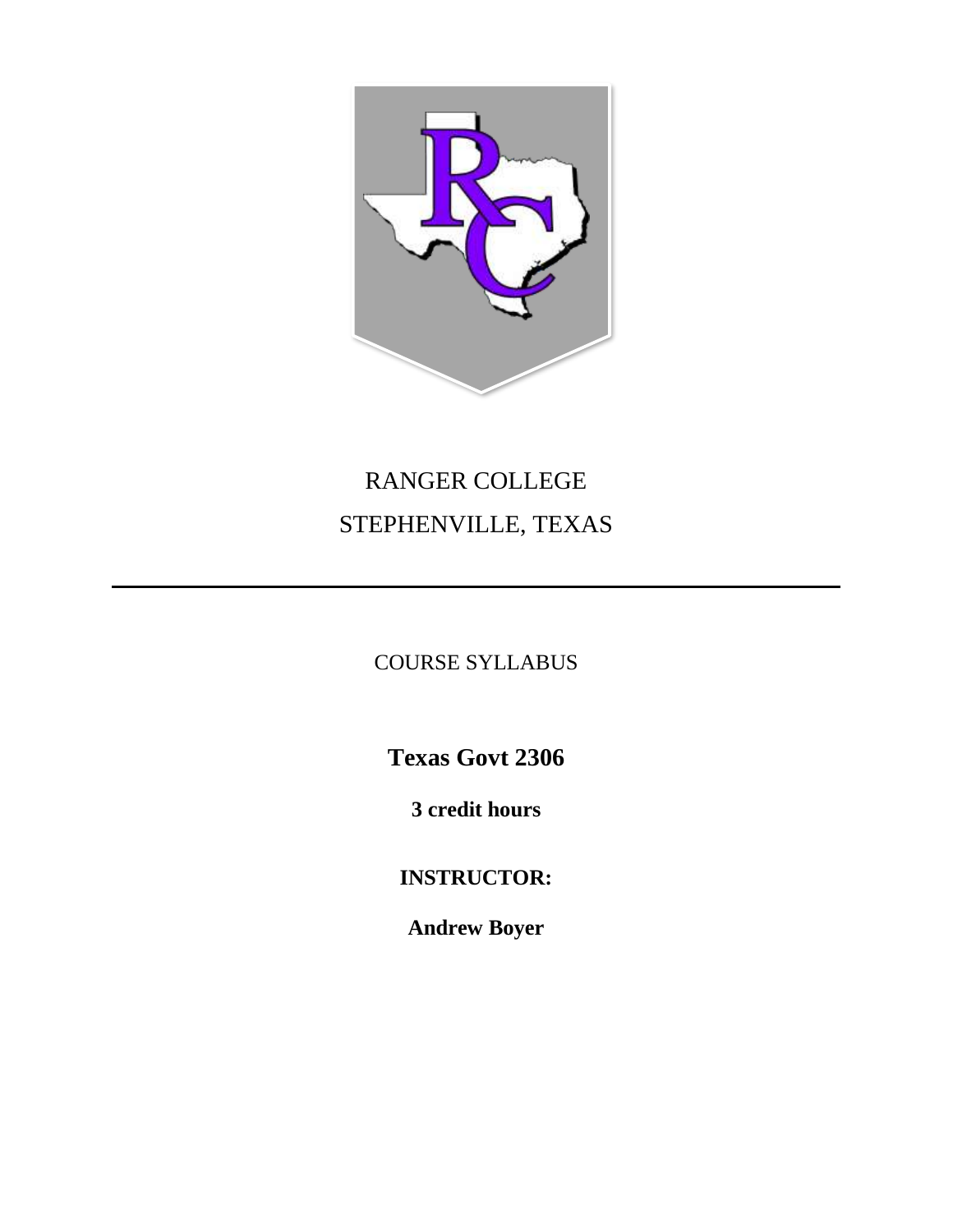| <b>INSTRUCTOR:</b> Andrew Boyer |                                                                     |
|---------------------------------|---------------------------------------------------------------------|
| EMAIL:                          | aboyer@rangercollege.edu                                            |
| <b>OFFICE:</b>                  | Faculty Office 1                                                    |
| PHONE:                          |                                                                     |
| HOURS:                          | Monday through Friday by appointment (or anytime you can catch me.) |
|                                 |                                                                     |

#### **I. Texas Core Curriculum Statement of Purpose**

Students in Government classes will learn the organization and functioning of national, state, and local governments. Students will learn the importance of freedom, democracy, and participation in the political process. In order to fulfill the statutory requirements of six hours of government needed for a bachelor's degree from a state educational institution, as well as an Associate of Arts and Associate of Science Degree from Ranger College, the student should complete the following sequence of courses: GOVT 2305 and GOVT 2306.

#### **II. Course Description**

2306 - Texas Government - A study of the organization of state and local governments with particular emphasis on the constitution and governmental system of Texas.

#### **III. Required Background or Prerequisite**

There are no prerequisites for this course, but a strong ability to read and a desire to learn about other cultures, worldviews, and ways of being will prove extremely helpful.

## **IV. Required Textbook and Course Materials**

Openstax.org American History 1 and 2. American Stories  $4<sup>th</sup>$  edition.

## **V. Course Purpose**

The purpose of this course is to very simply, provide an understanding, and perhaps wisdom of human nature and the way this has impacted the world around us. Through either a grasp of the decisions previous Americans have made, or and understanding of how those decisions play out in government, this class should grant students the insight to make better decisions about government, and the world around them.

## **VI. Learning Outcomes**

• Read, analyze, and critique history and government.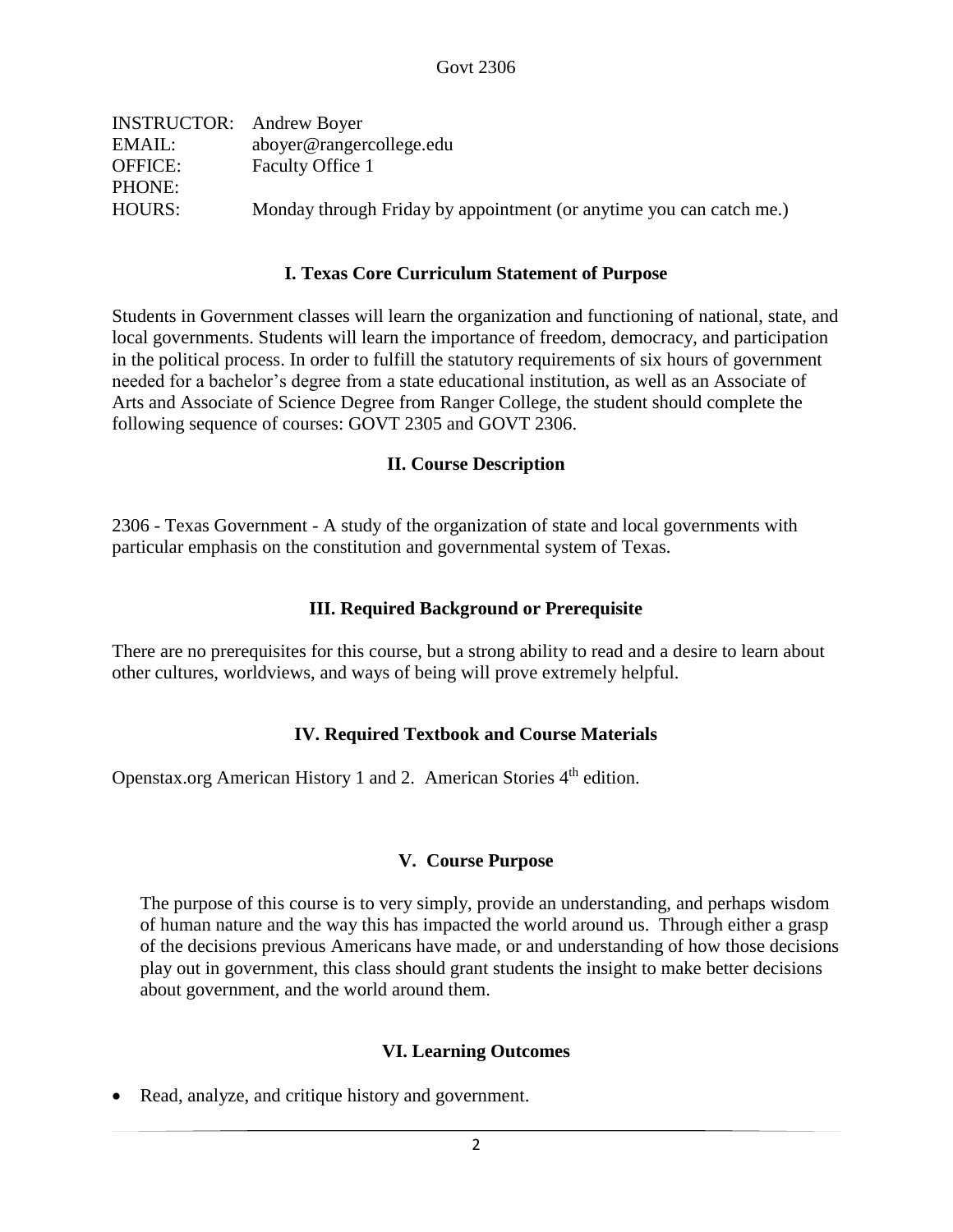- Demonstrate knowledge of the American past, and world civilizations, and how human nature created the world around us.
- Trace the historical developments and cultural expressions of American and Texas government.
- Articulate key conceptual distinctions in history and government.
- Communicate understanding of history and government, orally and in writing.
- Communicate ways of living responsibly in a world where people have diverse political and religious beliefs.

# **VII. Core Objectives**

This course meets the following of the six Core Objectives established by Texas:

- ☒ **Critical Thinking Skills (CT) –** Creative thinking, innovation, inquiry, and analysis; evaluation and synthesis of information
- $\boxtimes$  **Communication Skills (COM)** effective development, interpretation and expression of ideas through written, oral, and visual communication
- ☐ **Empirical and Quantitative Skills (EQS) –** The manipulation and analysis of numerical data or observable facts resulting in informed conclusions
- $\Box$  **Teamwork (TW)** The ability to consider different points of view and to work effectively with others to support a shared purpose or goal
- $\boxtimes$  **Social Responsibility (SR)** Intercultural competence, knowledge of civic responsibility, and the ability to engage effectively in regional, national, and global communities
- $\boxtimes$  **Personal Responsibility (PR)** The ability to connect choices, actions, and consequences to ethical decision-making

# **VIII. Methods of Instruction**

This is a multimedia class, and as such it may include lectures, assigned readings, discussions, group projects, videos, electronic documents, PowerPoints, and more.

## **IX. Methods of Assessment**

• **Quizzes (50 percent)** – Careful examination of assigned readings is essential for this reading-and-discussion-based course, so you will be held accountable for completion of the reading assignments. Quizzes will assess your knowledge and understanding of what you have read, focusing especially on the technical terminology of history and government. These quizzes may also focus on matters that are not in the readings but that emerge as a special focus of collective student interest during preceding class discussions. NOTE: You are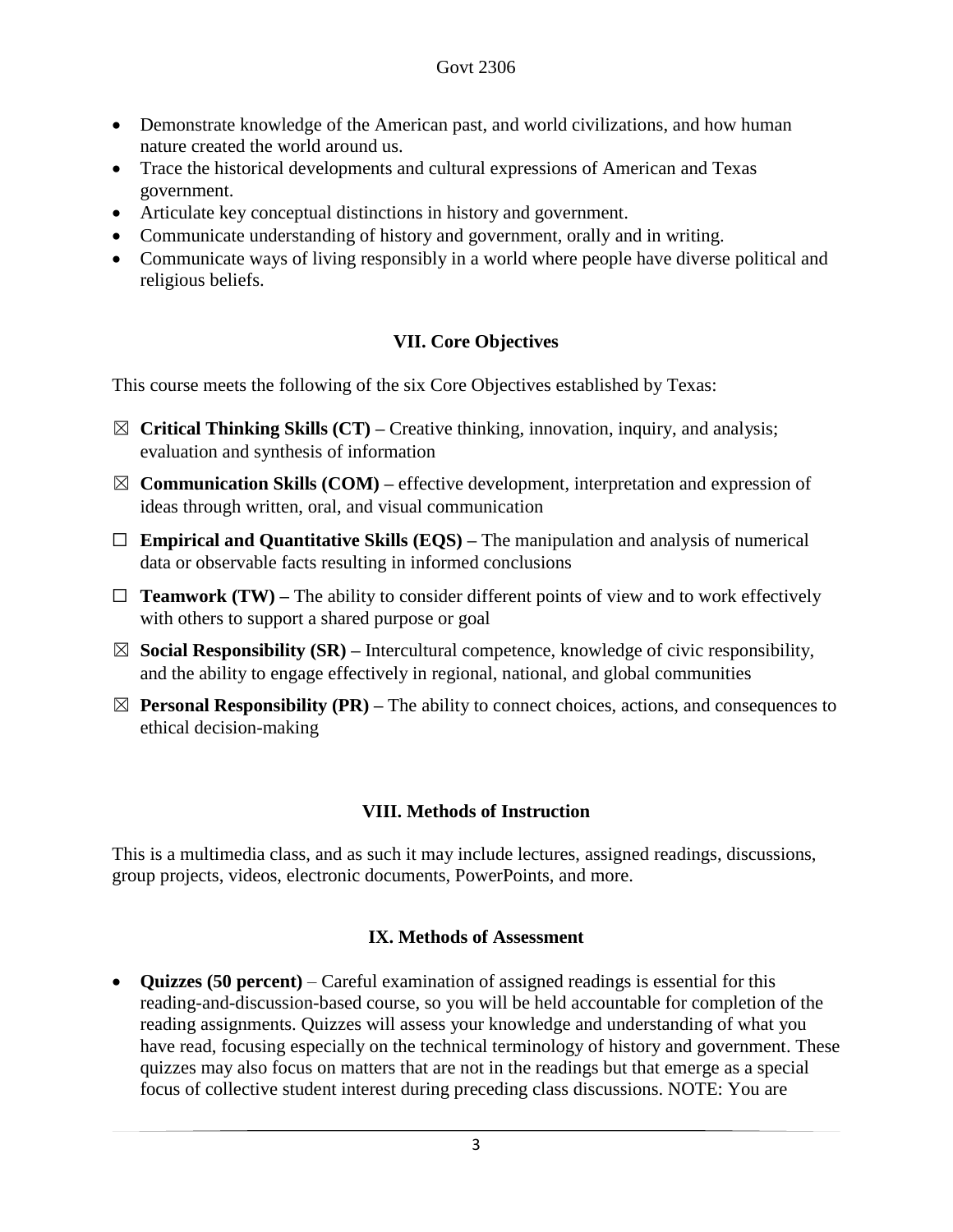responsible for knowing the information in all of the readings even if I do not directly talk about all of it in classroom lectures and discussions.

- **Midterm Exam (25 percent)** There will be an in-class midterm exam focusing on the technical terminology of the material that we have studied up to that point.
- **Final Exam (25 percent)** There will be a non-comprehensive in-class final exam focusing on 1) the technical terminology of the material that we have studied since the midterm, and 2) various historical, sociocultural, and philosophical issues involved history and government.

Grading scale:  $A = 90-100\%$   $B = 80-89$   $C = 70-79$   $D = 60-69$   $F = Below 60$ 

## **X. Course/Classroom Policies**

The following rules and guidelines about classroom behavior are to be memorized, internalized, and strictly adhered to. Failure to do so will negatively impact your experience of this class, not to mention your grade.

- 1. **Arrive on time.** Class begins promptly at the scheduled time. This means you should be in your seat and ready to begin.
- 2. **Always bring the assigned reading to class.** If there is an assigned reading on a given class day, class time will be devoted to discussing that reading. We will also read some things aloud together. In order for you to participate in close readings and discussions, it is imperative that you have in hand all of the assigned texts for each day, including printouts (preferably annotated by you) of any texts provided electronically.
- 3. **Come to class prepared.** You are expected to participate in class discussions and come to class meetings having completed all assigned readings and written work.
- 4. **Turn in assignments on time.** By accepting this syllabus, you agree to accept a score of zero on any late work.
- 5. **Don't cheat.** Any assignment reflecting cheating, plagiarism, or any other form of academic dishonesty will receive a grade of zero. A second instance will result in automatic failure of the class and a report being filed with Ranger College's Vice President of Instruction. The consequences of this report can be quite severe for your academic future. For more details, see the section of the Ranger College Catalog (available at www.rangercollege.edu/catalog.pdf), titled "Student Misconduct," subsection "Academic Dishonesty."
- 6. **Six absences = Dropped from class with a failing grade.** I expect you to attend class regularly. As per Ranger College's stated absence policy in the general college catalog (see pages 25-26 at http://rangercollege.edu/catalog.pdf), the only absences that will be excused are "official" ones, defined as those that occur due to authorized Ranger College activities (such as sporting events). Unofficial absences are counted from the first day of class as listed in the College Calendar, regardless of the date of your registration.
- 7. **No phones, laptops, or tablets. Ever. This even includes using a phone or computer to access course materials**. Your phone must be turned off and properly stowed in your bag or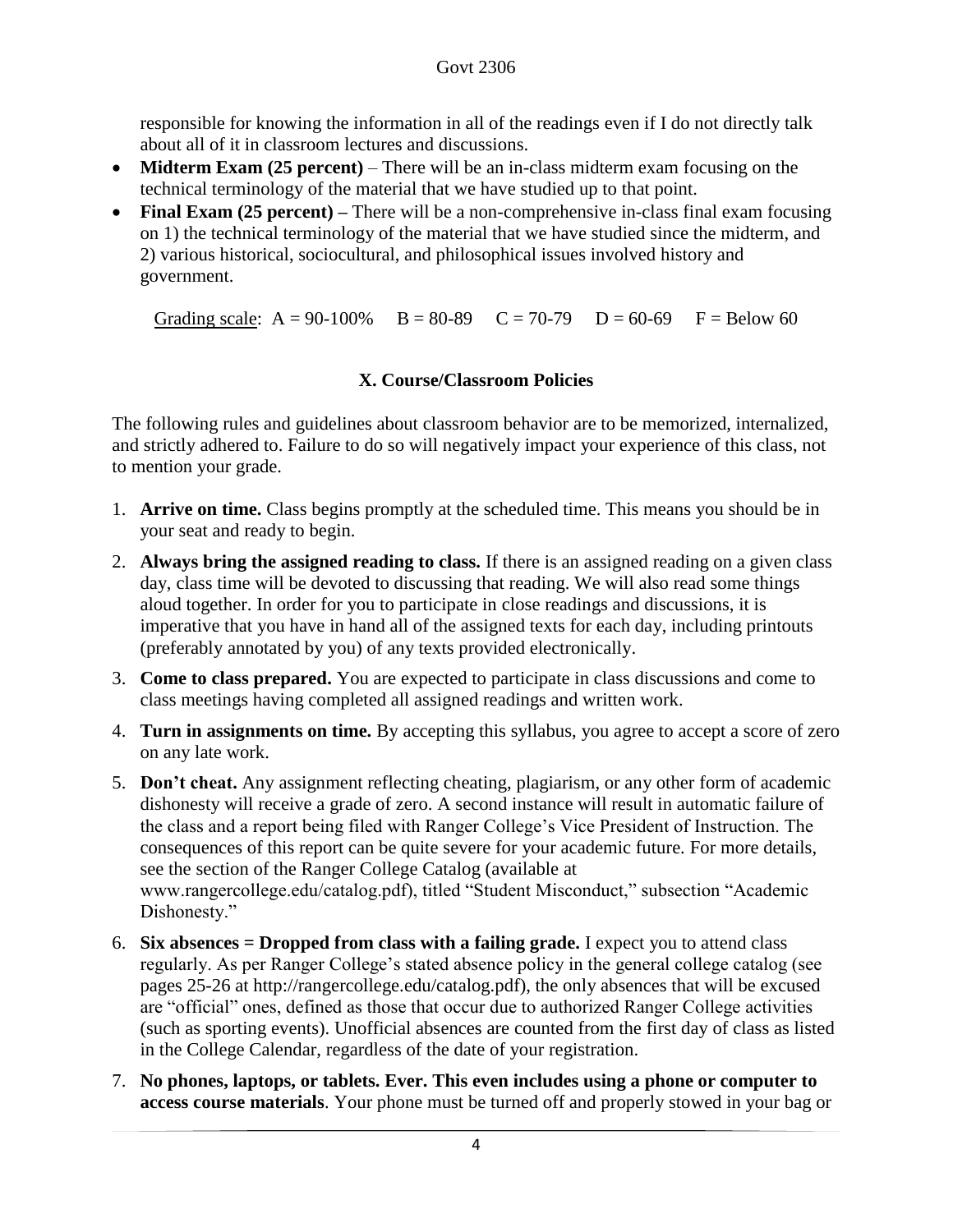## Govt 2306

otherwise stored off your person prior to class takeoff. Your phone should NEVER be in your hand, on your desk, in your pocket, or anywhere else that it might distract you, your classmates, or me. Don't even bring a laptop or tablet to a class. Basically, anything with a microchip in it is off-limits. My experience is that all digital devices effectively destroy the classroom atmosphere, as about ninety percent of people using them will be texting, playing games, doing email, shopping, surfing Facebook and YouTube, browsing photostreams, and so on. I am not (totally) anti-technology. I simply want to preserve the sacred teaching space of our classroom as a teaching space. I want to have a conversation with you. And long experience as an educator has shown me that allowing students to use digital devices in class is a surefire way to undermine that goal.

8. **Email:** I am happy to communicate with you by email and will do my best to respond within 24 hours during the week. Messages sent over the weekend will be read on Mondays. In the subject line of any email that you send me, please indicate the content of the email. Then begin your message in the following manner:

Dear Mr. Boyer,

My name is \_\_\_\_\_\_\_ and I am in your (Insert class and date\time of class).

## **XI. Course Outline/Schedule**

Reading assignments and the dates of exams and written assignments are subject to revision as needed. I will announce all revisions in class, post them on Blackboard, and do my best to make sure that everyone knows about the changes. If you miss class, you are still responsible for submitting assignments according to any revisions that we make to the schedule.

| <b>WEEK</b>    | TOPIC/ASSIGNMENT                                                                 |
|----------------|----------------------------------------------------------------------------------|
| $\mathbf{1}$   | Introduction to teaching methods and course overview. (All classes)<br>$\bullet$ |
|                | First class discussion<br>$\bullet$                                              |
| $\overline{2}$ | Introductions to government                                                      |
|                | Quiz 1                                                                           |
| 3              | <b>Constitution and Federalism</b>                                               |
|                | Quiz 2                                                                           |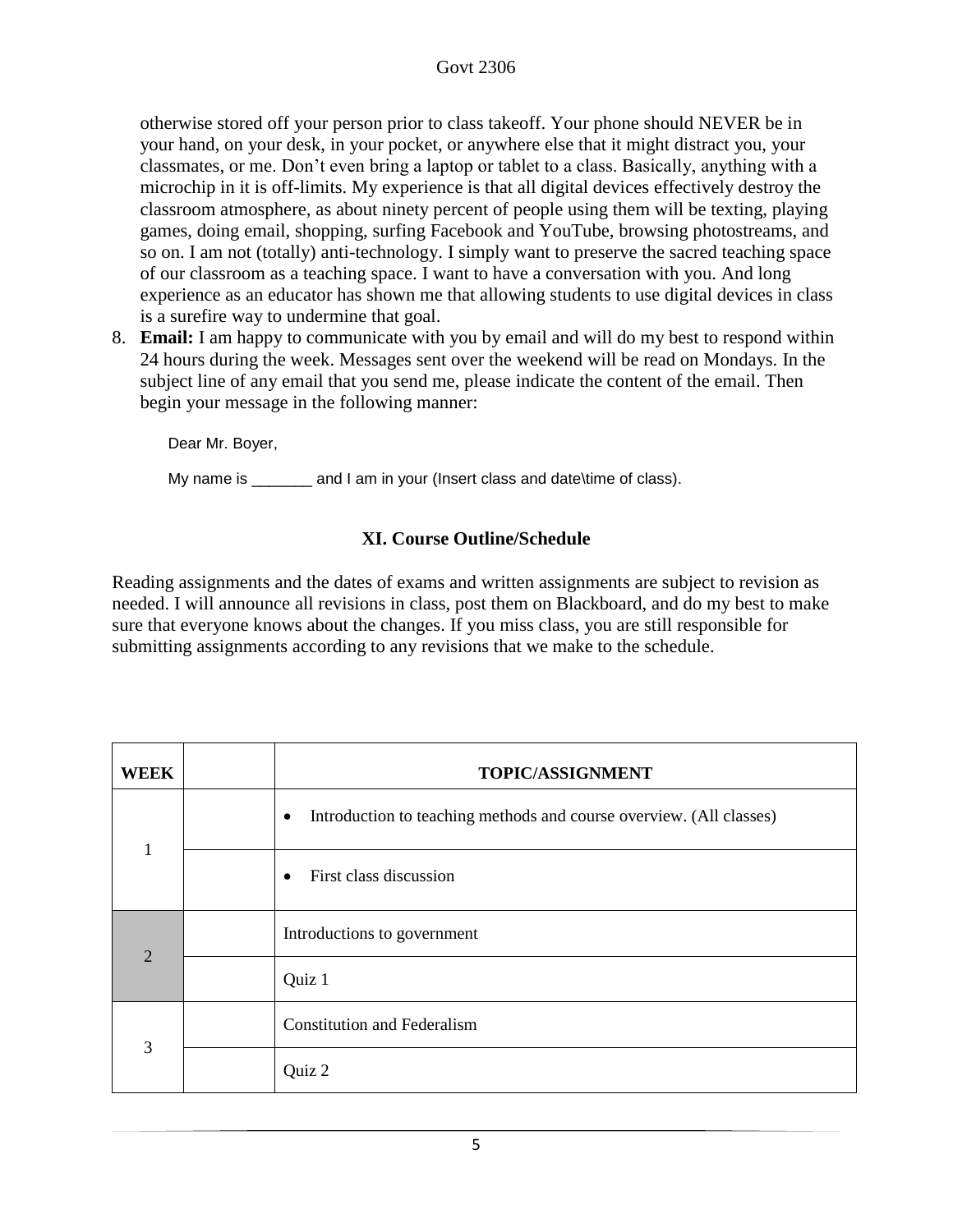Govt 2306

| $\overline{4}$ | Constitution and Federalism cont |
|----------------|----------------------------------|
|                | Second class discussion          |
| 5              | Quiz 3                           |
|                | Campaigning and Elections        |
| $\sqrt{6}$     | Quiz 4                           |
|                | Quiz 5                           |
|                | Media                            |
| $\overline{7}$ | Quiz 6                           |
|                | Review for Midterm               |
| 8              | <b>Midterm</b>                   |
|                | Class discussion                 |
| 9              | The Governor and Executive       |
| 10             | Quiz 7                           |
|                | Bureaucracy                      |
| 11             | Quiz 8                           |
|                | Public Policy                    |
|                | Quiz 9                           |
| $12\,$         | Class discussion                 |
| 13             | Judicial systems                 |
|                | Quiz 10                          |
| 14             | Class discussion                 |